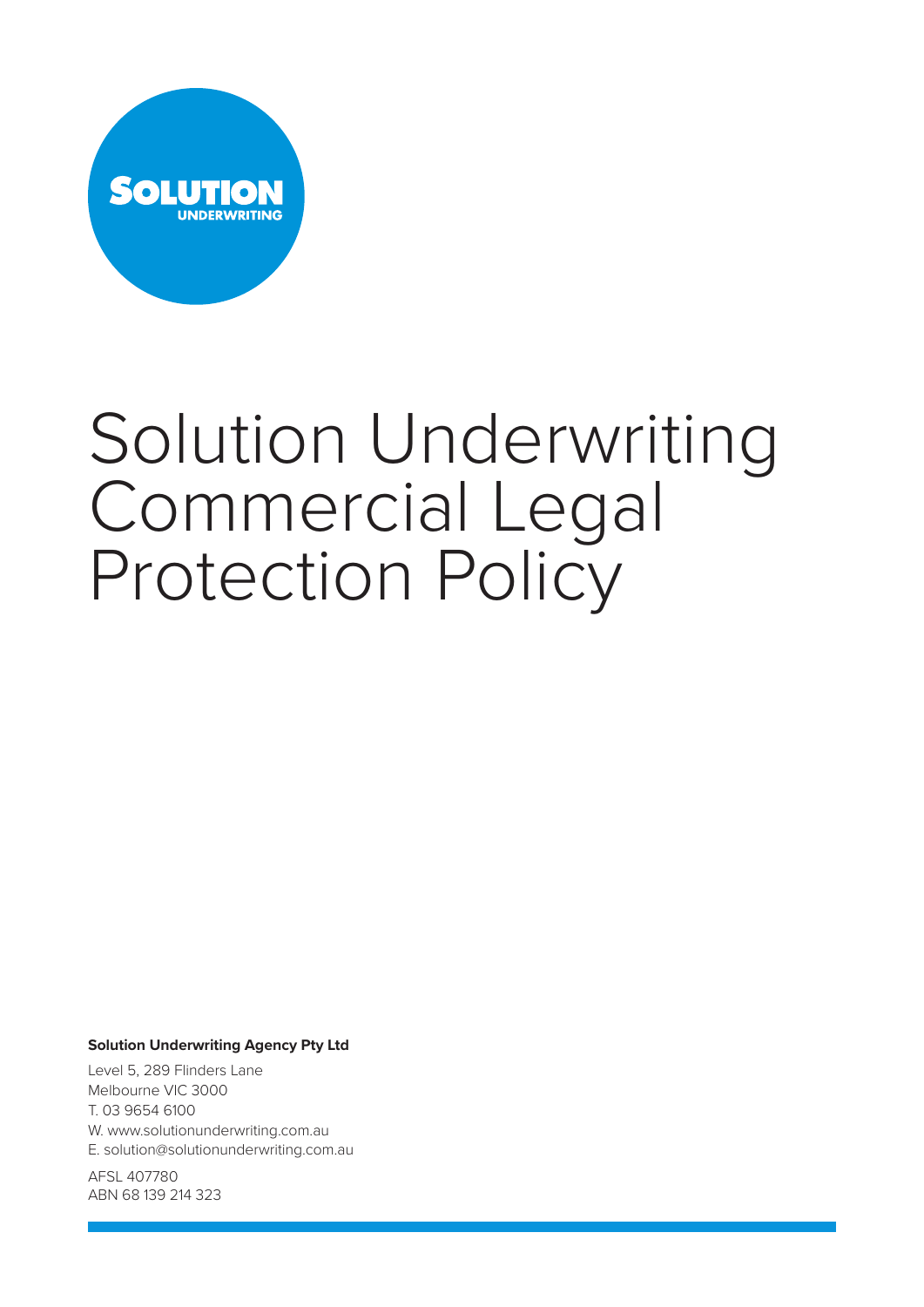# **Table of Contents**

# **Solution Underwriting Commercial Legal Protection Policy**

| <b>Important Information</b>                           | 1              |
|--------------------------------------------------------|----------------|
| 1. Legal Advice Service                                |                |
| 2. Privacy Statement                                   |                |
| 3. National Privacy Principles ("NPPs")                |                |
| 4. General Insurance Code of Practice                  | 1              |
| 5. Complaints and Disputes                             | 1              |
| 6. Making a Claim                                      | $\overline{2}$ |
| <b>Commercial Legal Protection Policy Wording</b>      | 3              |
| 1. Definitions                                         | 3              |
| 2. Heads of Cover                                      | 5              |
| 3. General Exclusions Applicable to All Heads of Cover | 8              |
| 4. Claims Conditions                                   | 9              |
| 5. Requirement for Reasonable Prospects of Success     | 10             |
| 6. Misrepresentation and Non-Disclosure                | 11             |
| 7. Fraud and Dishonest Conduct                         | 11             |
| 8. Cancellation Rights                                 | 11             |
| 9. Insolvency                                          | 11             |
| 10. Terrorism / War / Contamination Exclusion          | 11             |
| 11. Electronic Data Exclusion                          | 12             |
| 12. Strikes, Riots or Civil Commotion Exclusion        | 12             |
| 13. Biological or Chemical Materials Exclusion         | 12             |
| 14. Cyber Risks Exclusion                              | 12             |
| 15. General Conditions                                 | 12             |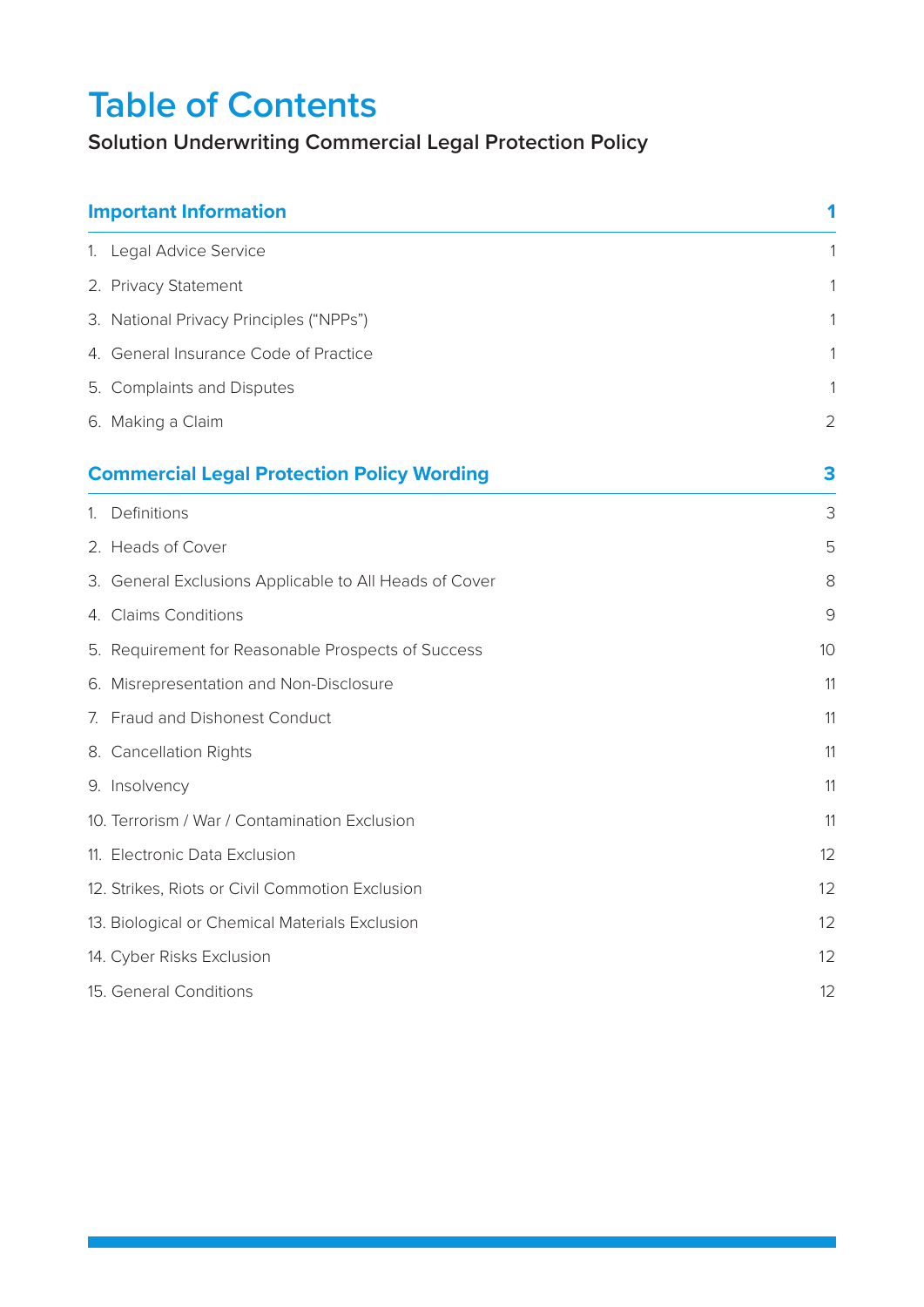# <span id="page-2-0"></span>**Commercial Legal Protection Policy**

Please read this **Policy** carefully and ensure that **You** understand its terms including, but not limited to: the cover being provided; the conditions relating to the cover; and the exclusions to cover.

# **IMPORTANT INFORMATION**

The information set out in this Section is not intended to amend the terms and conditions of this **Policy** in any way. The intent of this Section is to highlight the important benefits **You** are entitled to:

# **1. Legal Advice Service**

**You** can contact the Legal Advice Service provider legal.advice@sparke.com.au for legal advice on any problem directly related to **Your Core Business Activities**. The advice available is limited to the law of and conduct of business in Australia and is only available to **You** if **Your Core Business Activities** are conducted within the Commonwealth of Australia.

# **2. Privacy Statement**

Solution Underwriting is committed to protecting individuals' personal information. A copy of their privacy policy can be made available on request. Please contact:

Compliance Department Solution Underwriting Agency Pty Ltd Level 5, 289 Flinders Lane Melbourne VIC 3000 Email: compliance@solutionunderwriting.com.au

# **3. National Privacy Principles ("NPPs")**

Solution Underwriting Pty Ltd (ABN 68 139 214 323) ('Solution') abides by the National Privacy Principles established under the *Privacy Amendment (Private Sector) Act 2001*. This sets out the standards to be met in the collection, use, disclosure and handling of personal information. Solution is subject to the Australian Privacy Principles as set out in the *Privacy Amendment (Enhancing Privacy Protection) Act 2012* (Cth), which applies from 12 March 2014.

## **4. General Insurance Code of Practice**

The Insurance Council of Australia Limited has developed the General Insurance Code of Practice ("the Code"), which is a voluntary self-regulatory code. The Code aims to raise the standards of practice and service in the insurance industry.

Lloyd's has adopted the Code on terms agreed with the Insurance Council of Australia. For further information on the Code please visit www.codeofpractice.com.au.

The Code Governance Committee (CGC) is an independent body that monitors and enforces insurers' compliance with the Code. For more information on the Code Governance Committee (CGC) go to www.insurancecode.org.au

## **5. Complaints and disputes**

If **You** have any concerns or wish to make a complaint in relation to this **Policy**, **Our** services or **Your** insurance claim, please let **Us** know and **We** will attempt to resolve **Your** concerns in accordance with **Our** Internal Dispute Resolution procedure. Please contact the **Coverholder** in the first instance:

Compliance Department Solution Underwriting Agency Pty Ltd Level 5, 289 Flinders Lane Melbourne VIC 3000 Email: compliance@solutionunderwriting.com.au

**We** will acknowledge receipt of **Your** complaint and do **Our** utmost to resolve the complaint to **Your** satisfaction within 10 business days.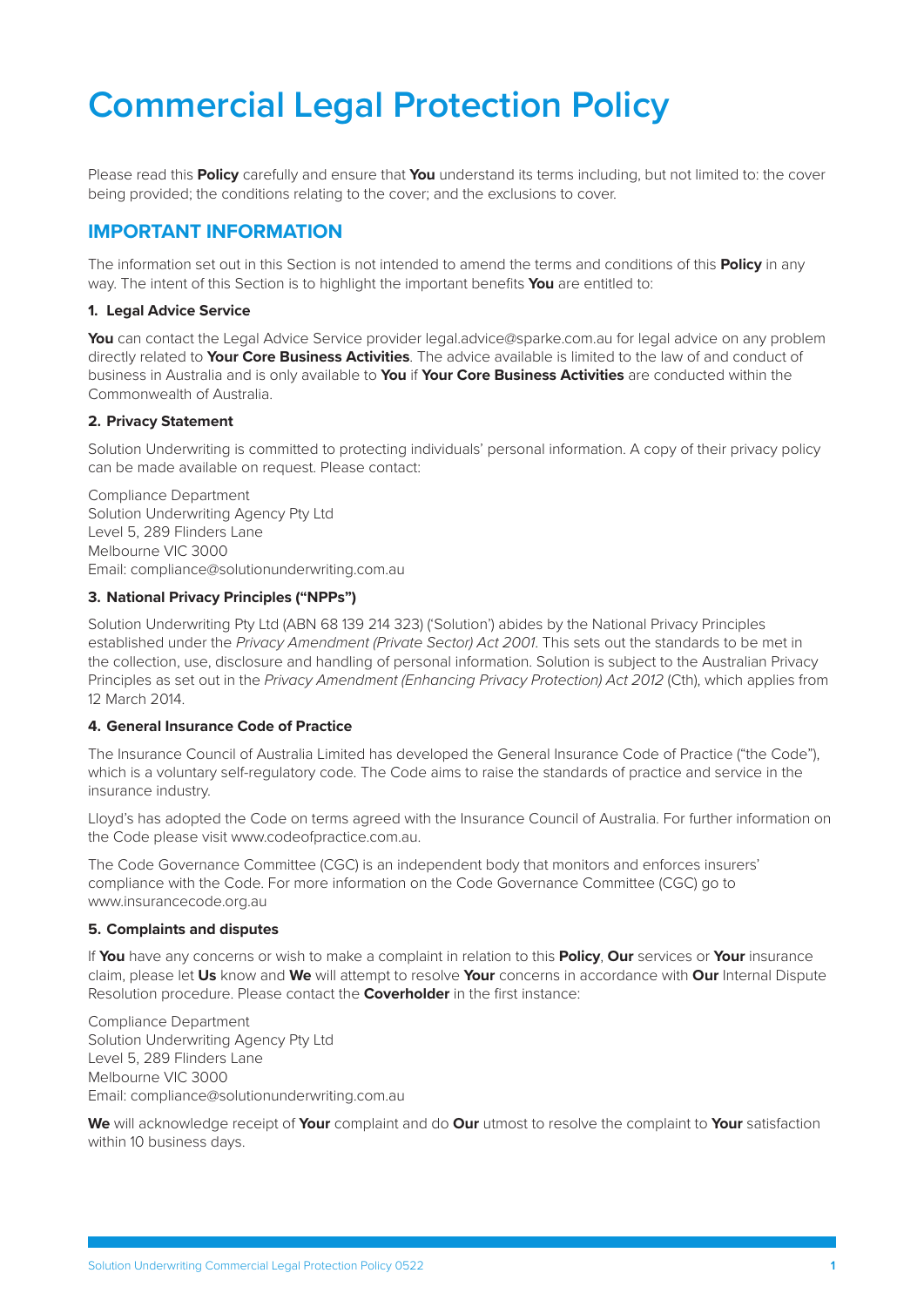<span id="page-3-0"></span>If **We** cannot resolve **Your** complaint to **Your** satisfaction, **We** will escalate **Your** matter to Lloyd's Australia who will determine whether it will be reviewed by their office or the Lloyd's UK Complaints team. Lloyd's contact details are:

Lloyd's Australia Limited Email: idraustralia@lloyds.com Telephone: (02) 8298 0783 Post: Suite 1603 Level 16, 1 Macquarie Place, Sydney NSW 2000

A final decision will be provided to **You** within 30 calendar days of the date on which **You** first made the complaint unless certain exceptions apply.

**You** may refer **Your** complaint to the Australian Financial Complaints Authority (AFCA), if **Your** complaint is not resolved to **Your** satisfaction within 30 calendar days of the date on which **You** first made the complaint or at any time. AFCA can be contacted as follows:

Telephone: 1800 931 678 Email: info@afca.org.au Post: GPO Box 3 Melbourne VIC 3001 Website: www.afca.org.au

**Your** complaint must be referred to AFCA within 2 years of the final decision, unless AFCA considers special circumstances apply. If **Your** complaint is not eligible for consideration by AFCA, **You** may be referred to the Financial Ombudsman Service (UK) or **You** can seek independent legal advice. **You** can also access any other external dispute resolution or other options that may be available to **You**.

**We** agree that:

- (i) if a dispute arises under this Insurance, this Insurance will be subject to Australian law and practice and the Underwriters will submit to the jurisdiction of any competent Court in the Commonwealth of Australia;
- (ii) any summons notice or process to be served upon **Us** may be served upon:

Lloyd's Underwriters' General Representative in Australia Suite 1603 Level 16 1 Macquarie Place Sydney NSW 2000

who has authority to accept service on **Our** behalf;

(iii) if a suit is instituted against any of the Underwriters, all Underwriters participating in this Insurance will abide by the final decision of such Court or any competent Appellate Court.

## **6. Making a Claim**

In the event of a **Claim** arising under this **Policy** immediate notice should be given to:

Proclaim Management Solutions Pty. Ltd 271 Collins Street Melbourne, VIC 3000 Email: legalexpenses@proclaim.com.au

## **WELCOME TO THE LLOYD'S MARKET**

Lloyd's is the world's specialist insurance and reinsurance market, bringing together an outstanding concentration of underwriting expertise and talent. It is often the first to insure emerging, unusual and complex risks.

Around 80 syndicates are underwriting insurance at Lloyd's, covering all classes of business. Together they interact with thousands of brokers daily to create insurance solutions for businesses in over 200 countries and territories around the world. Lloyd's insures the majority of FTSE 100 and Dow Jones industrial average companies.

Lloyd's enjoys strong financial security supported by excellent ratings.

Visit www.lloyds.com for more information.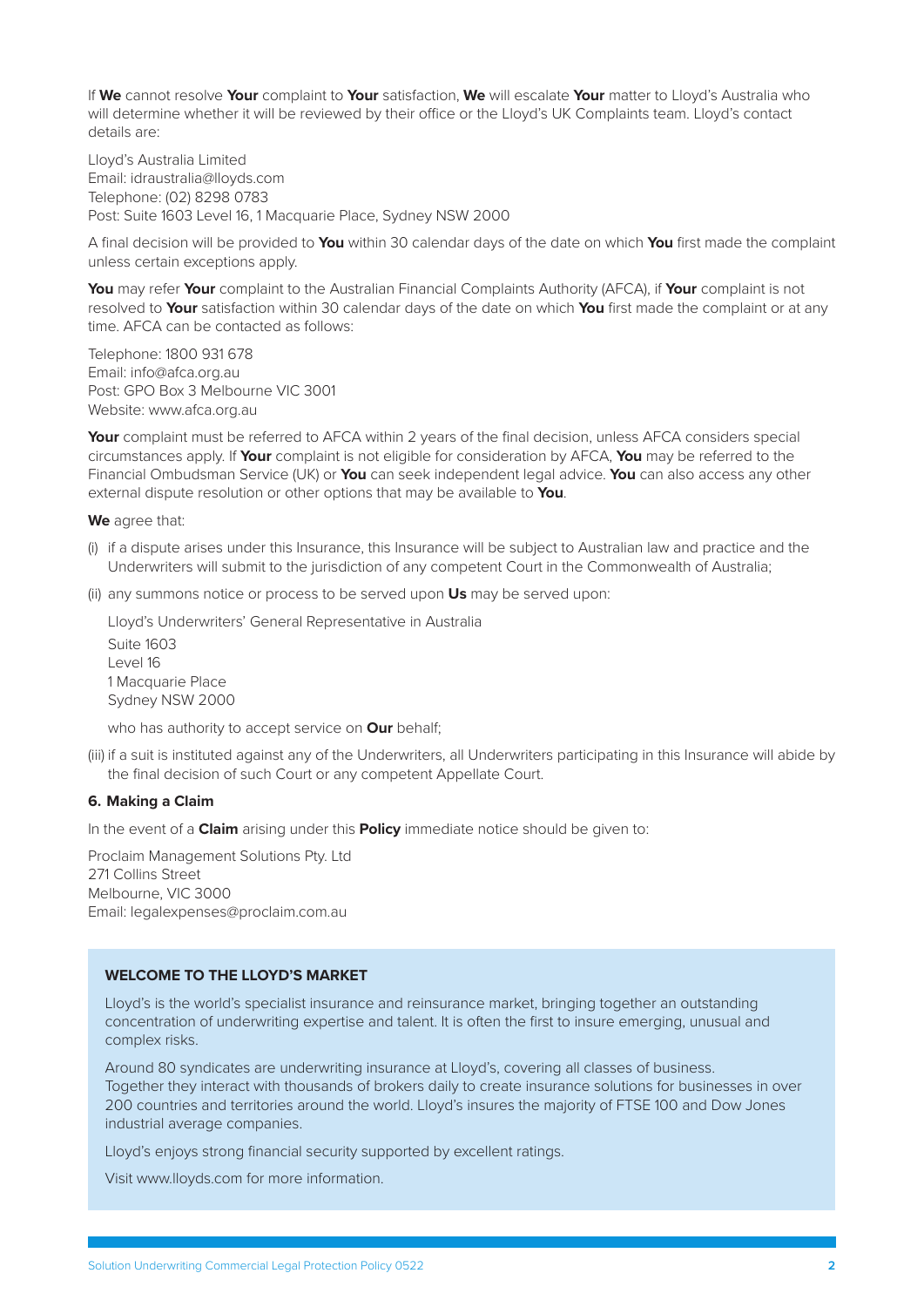# <span id="page-4-0"></span>**Commercial Legal Protection Policy Wording**

# **1. DEFINITIONS**

For the purposes of this **Policy**, the following terms shall have the respective meanings set out below when they appear in bold in this **Policy** regardless of whether they appear before or after the place in this **Policy** where they are defined. Grammatical variations of such terms shall have corresponding meanings.

- 1.1 **Aggregate Claims Limit** means the amount specified in the **Schedule** being the maximum amount **We** will pay to **You** for all **Claims** in the **Policy Period**.
- 1.2 **Any One Claim** means all **Claims** arising from the same originating cause, event or circumstances which will be treated as a single **Claim** for the purposes of this **Policy**.
- 1.3 **Applicable Law** means, with respect to any **Person**, property, transaction, event or other matter, any law, rule, statute, regulation, order, judgment, decree, treaty or other requirement having the force of law (collectively the "Law") relating or applicable to such **Person**, property, transaction, event or matter and includes any interpretation, bulletins, circular letters, guidelines, instruments, provisions, notices and policy statements published or issued in respect of any such Law by any **Person** having jurisdiction over the Law, or charged with its administration or interpretation and also shall include any economic and trade sanctions, anti-bribery laws and personal data laws and regulations.
- 1.4 **Appointed Professional** means any legal advisor, financial advisor or other professional advisor or thirdparty **Person** appointed by the **Claims Manager** to act on **Your** behalf.
- 1.5 **ATO** means the Australian Taxation Office or appropriate government authority charged with the administration of **Tax Legislation**.
- 1.6 **Business Premises** means the premises from which **You** conduct and/or undertake **Your Core Business Activities**.
- 1.7 **Claim** means a claim under this **Policy** related to a dispute which is made and communicated in accordance with clause 4.3 during the **Policy Period**.
- 1.8 **Claim Amount** means the amount of indemnity being claimed by **You** from **Us** for a **Claim**.
- 1.9 **Claims Manager** means Proclaim Management Solutions Pty Ltd, 271 Collins Street Melbourne, VIC 3000.
- 1.10 **Communicable Disease** means any infectious, communicable or contagious disease, and any mutation or variation thereof, which:
	- 1.10.1 can be caused by any substance or agent including, but not limited to, a virus, bacterium, parasite, microorganism or any other pathogen (whether living or not); and
	- 1.10.2 can be transmitted from organism to organism regardless of the method of transmission including, but not limited to, by direct or indirect airborne transmission; bodily fluid transmission; transmission from or to any surface or object, solid, liquid or gas.

For the avoidance of doubt **Communicable Disease** includes (but is not limited to) coronavirus disease 2019 (COVID-19) and any mutation or variation thereof.

1.11 **Computer Virus** means a set of corrupting, harmful or otherwise unauthorised instructions or code including a set of maliciously introduced unauthorised instructions or code, programmatic or otherwise, that propagate themselves through a computer system or network of whatsoever nature, including 'Trojan Horses', 'worms' and 'time or logic bombs'.

#### 1.12 **Construction Services** means

- 1.12.1 the construction or erection of buildings, spas and swimming pools,
- 1.12.2 alterations, additions, extensions, refurbishment, repairs, replacement, reinstatement conversion or demolition of pre-existing buildings or structures;
- 1.12.3 landscaping.
- 1.13 **Core Business Activities** means the principal areas or activities specified in the **Schedule**.
- 1.14 **Court or Tribunal** means a court, tribunal or other **Statutory Body** within the Commonwealth of Australia and its external territories that have jurisdiction in respect of the **Applicable Laws**.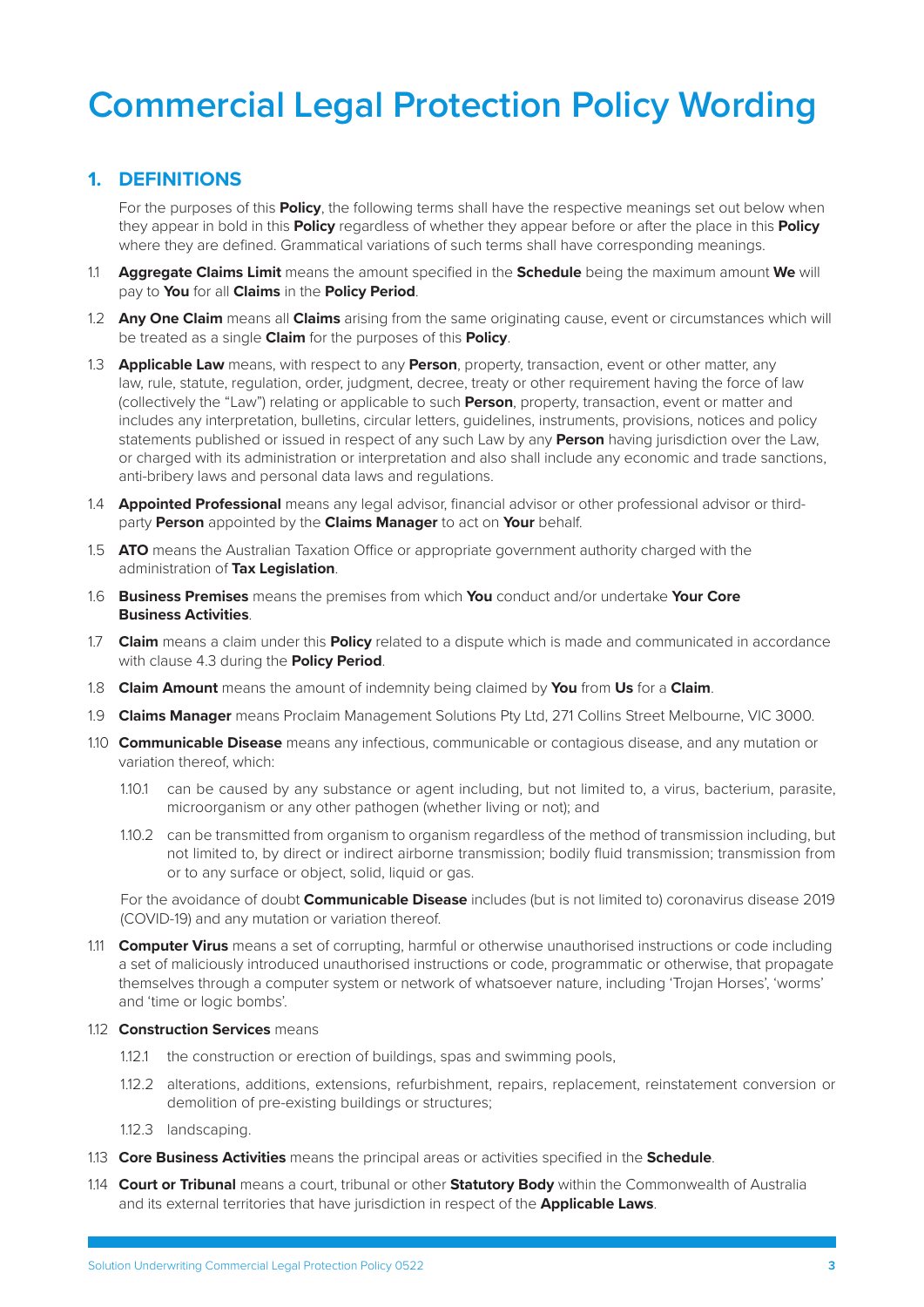- 1.15 **Coverholder** means Solution Underwriting Agency Pty Ltd (ABN 68 139 214 323).
- 1.16 **Debt Recovery Professional** means the **Person** named as 'Debt Recovery Professional' in the **Schedule**.
- 1.17 **Electronic Data** means facts, concepts and information converted to a form useable for communications, interpretation or processing by electronic and electromechanical data processing or electronically controlled equipment and includes programmes, software and other coded instructions for the processing and manipulation of data or the direction and manipulation of such equipment.
- 1.18 **Excess** means the agreed amount specified in the **Schedule** that **You** are required to pay towards a **Claim** in respect of each **Claim**.
- 1.19 **GST** means goods and services tax.
- 1.20 **Heads of Cover** means the heads of cover listed in this **Policy** in Section [1](#page-6-1) for which **We** will indemnify **You**  for in accordance with the terms of this **Policy**.
- 1.21 **Opponent** means any third-party **Person** who **You** are engaged in a dispute with.
- 1.22 **Opponent's Costs** means the legal fees and disbursements of an **Opponent** arising from a dispute which are either:
	- 1.22.1 ordered by a **Court or Tribunal** to be paid by **You** to an **Opponent**; or
	- 1.22.2 agreed by the **Claims Manager** in a negotiated settlement with an **Opponent** as payable by **You** to an **Opponent**.
- 1.23 **Person** means any individual, corporation, partnership, joint venture, trust, limited liability company, unincorporated organisation or other legal entity.
- 1.24 **Policy** means the insurance contract entered into between **You** and **Us** which consists of this policy wording and the **Schedule**.
- 1.25 **Policy Limits** means the maximum amounts **We** will pay under this **Policy**, as stated in the **Schedule**, in respect of **Any One Claim** and for all **Claims** in the **Policy Period**, the **Aggregate Claims Limit**.
- 1.26 **Policy Period** means the period for which this **Policy** is in force as specified in the **Schedule**.
- 1.27 **Positive Outcome** means a financial outcome that is more favourable to **You** as a consequence of the continuance of any proceedings after **We** determined there were no **Reasonable Prospects** having regard to the offers that were made before that determination and the costs incurred before and after that determination.
- 1.28 **Reasonable Prospects** means it is more probable than not that the determination of the dispute at a final hearing will:
	- 1.28.1 in respect of a dispute brought against **You**, result in **You** obtaining a better outcome than the compensation or remedy sought by the **Opponent**, and
	- 1.28.2 in respect of a dispute brought by **You**, result in **You** obtaining a better outcome than has been offered to **You** by the **Opponent**; and
	- 1.28.3 in respect of an appeal, it is more probable than not that **You** will on appeal obtain a more favourable outcome than the judgement or decision appealed; and
	- 1.28.4 in respect of a **Claim** under 2.3 Heads of Cover 3: Statutory Licence Protection it is more probable than not that **You** will overturn the suspension, revocation or amendment of the **Statutory Licence**.
- 1.29 **Relating To** means relating to; in connection with; arising under; arising out of; arising from; as a result of; resulting from; as a consequence of; attributable to; contributed to by; caused by; involving.
- 1.30 **Schedule** means the schedule to this **Policy**.
- 1.31 **Significant Financial Loss** means \$5,000.
- 1.32 **Statutory Body** means a government department, agency or body, and judicial officers appointed by any government charged with the administration of, and investigation into, compliance with **Applicable Law** in the **Territorial Limits**.
- 1.33 **Statutory Licence** means a licence granted to **You** by the government or a local authority which is utilised by **You** to conduct **Your Core Business Activities**.
- 1.34 **Tax Legislation** means any Commonwealth legislation which imposes obligations in relation to income tax, **GST** or fringe benefits tax.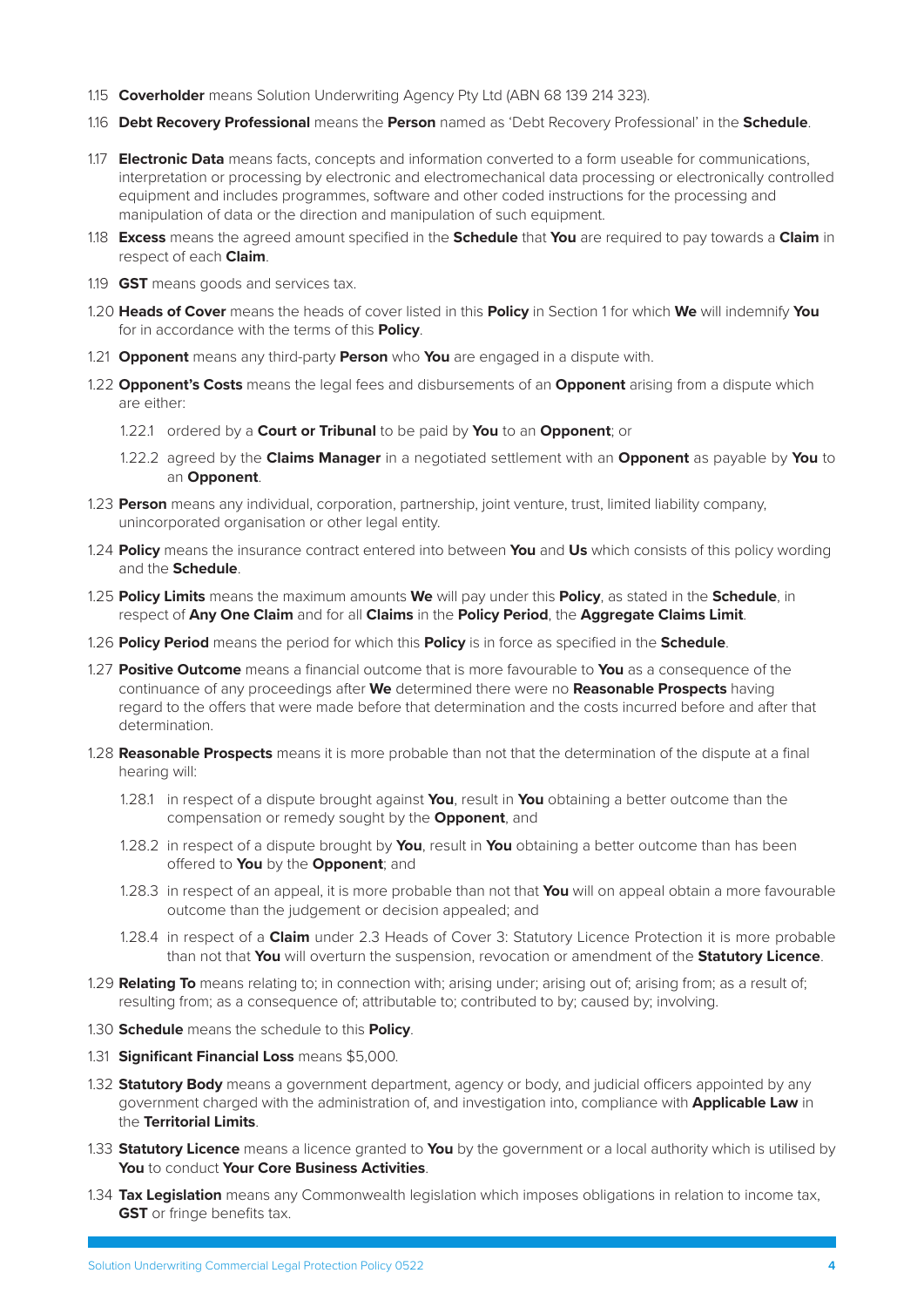- <span id="page-6-0"></span>1.35 **Territorial Limits** means the Commonwealth of Australia and its external territories and all Australian States and Territories.
- 1.36 **Us/We/Our** means Certain Underwriters at Lloyd's of London specified as 'Insurer' in the **Schedule**.
- 1.37 **You/Your** means the **Persons** or commercial entity named as 'Insured' in the **Schedule**.
- 1.38 **Your Costs** means the reasonable legal and professional fees and disbursements an **Appointed Professional** incurs on **Your** behalf in the course of pursuing or defending a **Claim** which are payable by **You** to the **Appointed Professional**.

# **2. HEADS OF COVER**

<span id="page-6-1"></span>**We** will indemnify **You** under the following **Heads of Cover**, subject always to the terms of this **Policy** including, but limited to, the applicable **Policy Limits** and **Excess**:

#### 2.1 **Head of Cover 1: Contractual disputes**

- <span id="page-6-3"></span><span id="page-6-2"></span>2.1.1 Subject to clause 2.1.2, **We** will indemnify **You** for **Your Costs** and **Your Opponent's Costs** arising from a dispute between **You** and **Your Opponent** in respect of an alleged breach, whether by **You** or by **Your Opponent**, of the terms of a written contract entered into by **You** and **Your Opponent** for the supply of goods and/or services.
- 2.1.2 **We** have no liability for a **Claim** under clause [2.1.1](#page-6-2) where:
	- 2.1.2.1 The **Claim Amount** is less than either:
		- (a) \$5,000 (five thousand Australian dollars); or
		- (b) the applicable small claims threshold stipulated by the **Court or Tribunal** in which proceedings relating to the dispute are or will be commenced.
	- 2.1.2.2 The **Claim Amount** is likely to exceed 75% (seventy-five percent) of the total amount in dispute.
	- 2.1.2.3 Written notice of the dispute was served by/on **You** within 90 (ninety) calendar days of the commencement of this **Policy**.
- 2.1.3 **We** will not indemnify **You** under this **Head of Cover** for:
	- 2.1.3.1 A dispute which relates to any contract other than for the supply of goods and/or services.
	- 2.1.3.2 A dispute which relates to any contract entered into by **You** in respect of which coverage under any other **Head of Cover** in this **Policy** is applicable and therefore indemnity shall be provided in accordance with the terms of that **Head of Cover**, subject to the terms of that **Head of Cover**.
	- 2.1.3.3 A dispute which relates solely to non-payment where **You** or an **Opponent** has failed to pay in a timely manner in accordance with the terms of the relevant contract save for where **You** have completed the debt recovery process outlined in clause [2.7](#page-9-1) Head of Cover 7: Debt Recovery.
	- 2.1.3.4 A dispute arising from a contract relating to **Construction Services** unless:
		- (a) **Your Core Business Activities** include **Construction Services**; and
		- (b) the dispute is with a supplier directly related to the **Construction Services** undertaken by **You** as part of **Your Core Business Activities**.
	- 2.1.3.5 A dispute arising from a contract:
		- (a) for employment;
		- (b) for the provision of insurance, securities, financial accommodation, credit or guarantees;
		- (c) relating to a motor vehicle;
		- (d) for the occupation of property including leases, tenancy agreements or a licence to occupy;
		- (e) for the sale or purchase of real property.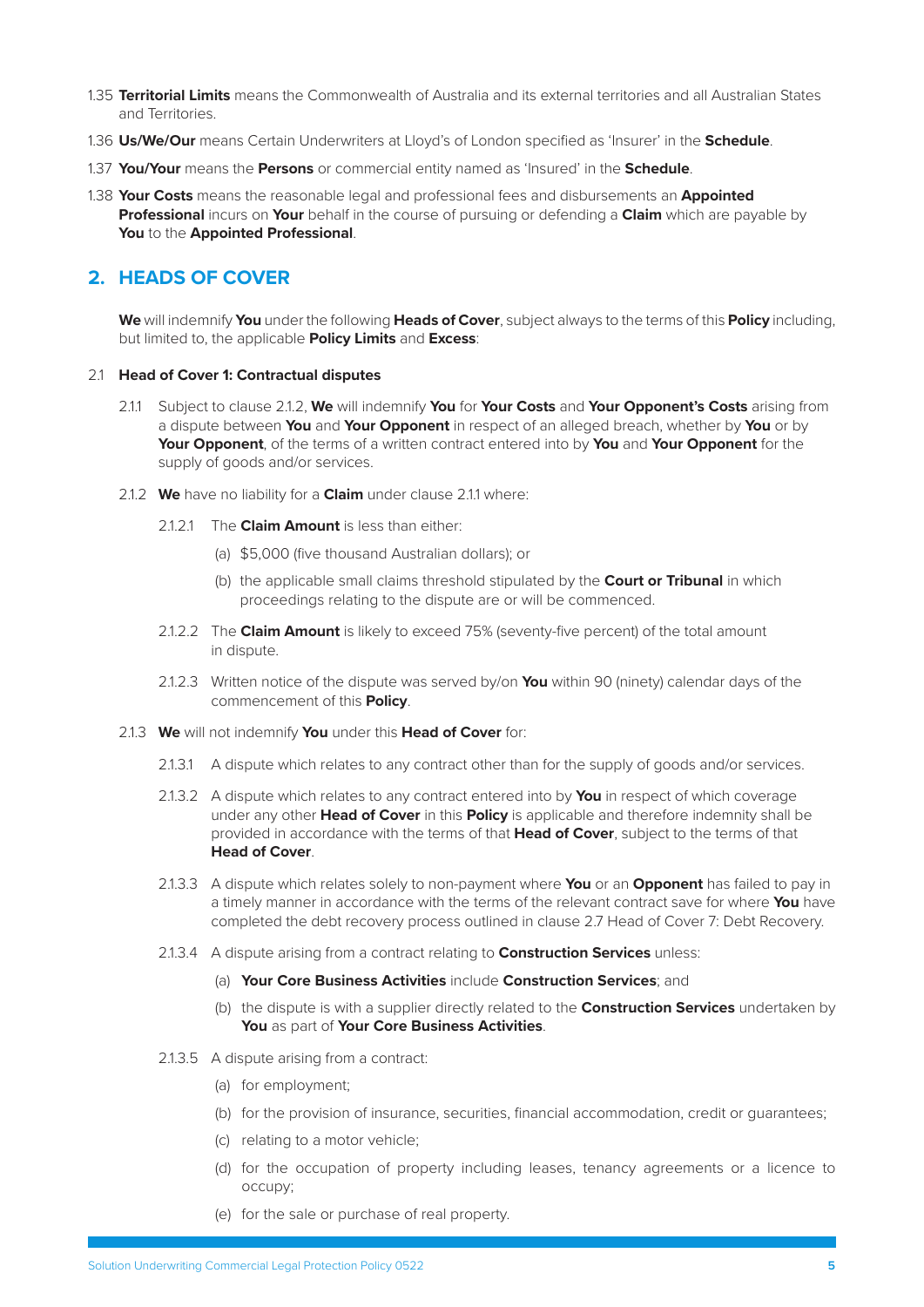- 2.1.3.6 disputes over franchise agreements.
- <span id="page-7-0"></span>2.1.3.7 the breach or alleged breach of a professional duty owed by **You** in connection with the provision of professional services or advice.

# 2.2 **Head of Cover 2: Tax Audit**

- 2.2.1 Subject to clause 2.2.2, **We** will indemnify **You** for **Your Costs** in responding to an audit by the **ATO** in respect of:
	- 2.2.1.1 An investigation or inquiry into **Your** tax affairs by the ATO in accordance with **Tax Legislation**;
	- 2.2.1.2 A claim from the **ATO** that:
		- (a) additional **GST** is due from **You**;
		- (b) additional income tax or fringe benefits tax is due from **You** in accordance with **Tax Legislation**.
- 2.2.2 **We** have no liability for a **Claim** under clause [2.2.1](#page-7-0) where:
	- 2.2.2.1 Written notice of an audit by the **ATO** has been served on **You** within 90 (ninety) calendar days of the commencement of this **Policy**.
	- 2.2.2.2 the tax returns which are the subject of the dispute:
		- (a) were not lodged by a suitably qualified and licenced accountant or tax professional appointed by **You** to prepare and lodge **Your** tax returns;
		- (b) were not lodged within the relevant statutory time limits;
	- 2.2.2.3 **You** have not made all payments for due taxes and provided all necessary documentation to the **ATO** within the relevant time limits specified by the **ATO**.
- 2.2.3 **You** must notify the **Claims Manager** as soon as possible if **You** are in receipt of a notice of audit. **You** must advise the **Claims Manager** of any notice from the **ATO** notifying **You** of the end of an audit and from the date the notice is received by **You We** will not be liable for **Your Costs** which are incurred after the end of the audit.
- 2.2.4 **We** will not indemnify **You** under this **Head of Cover** for:
	- 2.2.4.1 routine responses to requests for information and other contacts with the **ATO** which do not amount to an audit of **Your** tax affairs, including but not limited to lodgement of Business Activity Statements, and superannuation payments and returns.
	- 2.2.4.2 costs which are not directly incurred in relation to the audit which is the subject of the **Claim**. If **Your Appointed Professional** conducts additional work outside of the scope of the **Claim**, costs will be apportioned as appropriate to ensure that only those costs directly incurred in relation to the audit are indemnified.
	- 2.2.4.3 costs incurred as a result of an audit arising from a change in **Applicable Law** (including but not limited to **Tax Legislation**) which has retrospective effect.
	- 2.2.4.4 costs incurred in relation to action taken by the **ATO** once an audit or investigation is transferred to the department in the **ATO** responsible for prosecution of offences under the Tax Legislation.
	- 2.2.4.5 costs in relation to professional services advising on tax avoidance schemes or other attempts to avoid due payment of tax or superannuation of any kind, and audits relating to such schemes.

## 2.3 **Head of Cover 3: Statutory Licence Protection**

<span id="page-7-1"></span>2.3.1 **We** will indemnify **You** for **Your Costs** and **Your Opponent's Costs** incurred in seeking to protect **Your**  rights under a **Statutory Licence** which is under threat of suspension, revocation or amendment, which, if not disputed, will have a financial impact on **Your** ability to conduct **Your Core Business Activities**.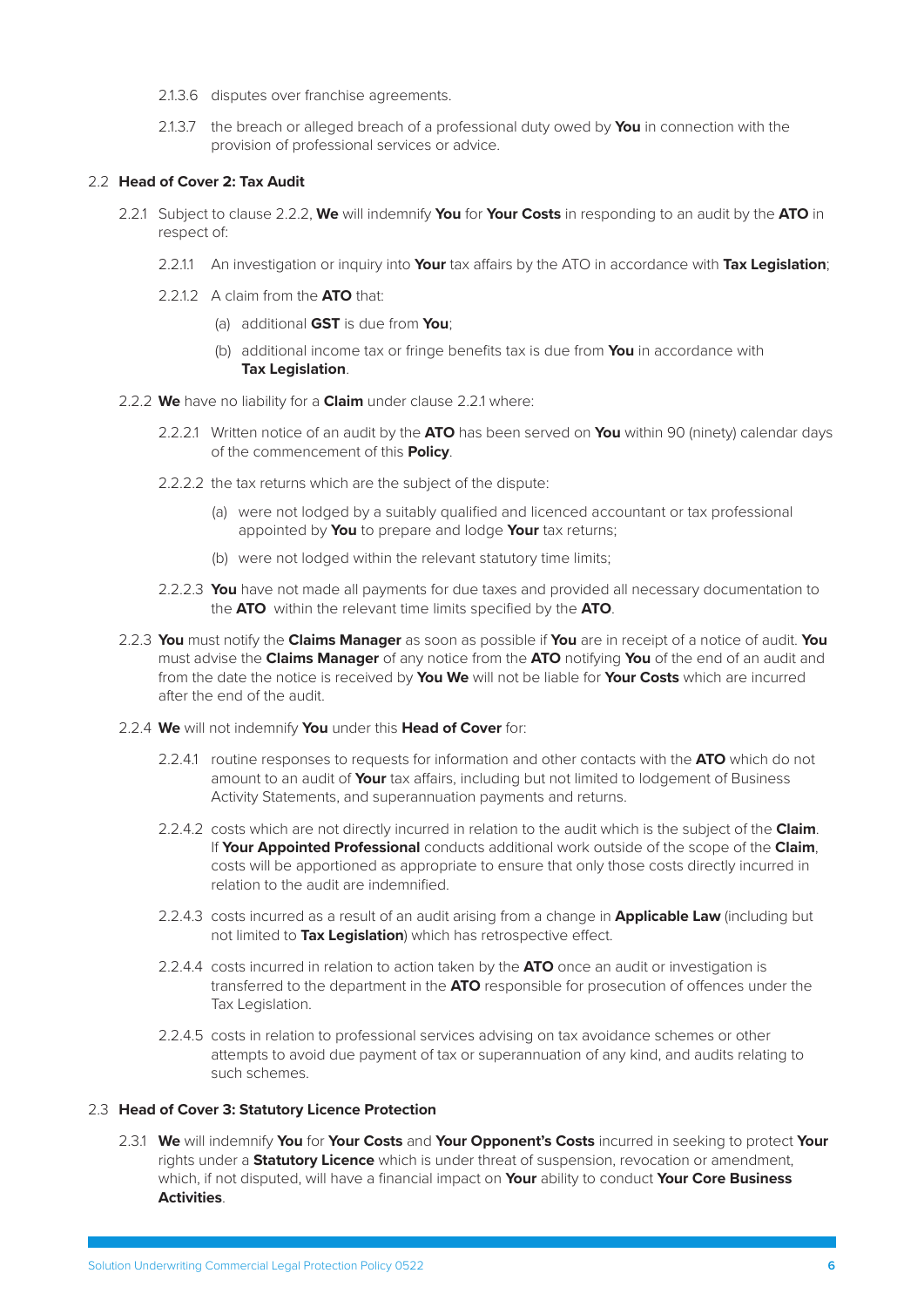- 2.3.2 **We** will not, and are not liable to indemnify **You** for any **Claim** under clause [2.3.1](#page-7-1) where the **Statutory Licence** which is the subject of the **Claim** is utilised by **You** to generate less than 20% (twenty percent) of **Your** gross operating income.
- 2.3.3 **We** will not, and are not liable to indemnify **You** under this **Head of Cover** for any dispute relating to a **Statutory Licence** which is:
	- 2.3.3.1 suspended, revoked or amended as a result of a general industry wide policy rather than for a reason particular to **You**;
	- 2.3.3.2 a first application for, or a renewal of a **Statutory Licence** due to lapse of time;
	- 2.3.3.3 due to a suspension, revocation or amendment arising from a change in **Applicable Law**.

#### 2.4 **Head of Cover 4: Landlord Disputes**

- 2.4.1 **We** will indemnify **You** for:
	- 2.4.1.1 **Your Costs** and **Your Opponent's Costs** arising from a dispute with **Your** commercial landlord arising out of an alleged breach of the lease, tenancy agreement or licence in place in respect of **Your Business Premises**;
	- 2.4.1.2 Where **Your Core Business Activities** are those of a commercial landlord, **Your Costs** and **Your Opponent's Costs** arising from a dispute with a tenant over an alleged breach of the lease, tenancy agreement or licence in place in respect of commercial premises leased to them by **You**;

<span id="page-8-0"></span>provided that the consequences of not pursuing or defending the dispute include that **You** will suffer **Significant Financial Loss** and **Your Costs** are reasonable and proportionate having regard to the costs to be expended and the benefit **You** will obtain.

- 2.4.2 It is a precondition to indemnity for a **Claim** under clause [2.4.1.2](#page-8-0) that **You** have served any and all required statutory and/or contractual notices prior to any dispute.
- 2.4.3 **We** will not indemnify **You** under this **Head of Cover** for any dispute arising:
	- (a) from the first negotiation of a lease, tenancy agreement or licence;
	- (b) from the renewal, renegotiation or review of a lease, tenancy agreement or licence at normal expiry;
	- (c) solely from a failure to pay rent or other amounts due under the terms of a lease, tenancy agreement or licence;
	- (d) from a contract or agreement which is not a lease, tenancy agreement or licence.

# 2.5 **Head of Cover 5: Restrictive Covenants**

- 2.5.1 Subject to clause 2.5.2, **We** will indemnify **You** for **Your Costs** and **Your Opponent's Costs** arising from a dispute with a former employee in relation to an alleged breach of a restrictive covenant, either by **You** or the former employee, contained within a written employment contract between **You** and the former employee.
- 2.5.2 We have no liability for a **Claim** under clause [2.5.1](#page-6-2) where:
	- 2.5.2.1 the restrictive covenant is unreasonable as to scope or duration; or
	- 2.5.2.2 the alleged breach by the former employee will not have a material detrimental effect on **Your** business' revenue generation; or
	- 2.5.2.3 there will be no financial benefit for **You** if the restraint is enforced.
- 2.5.3 **We** will not, and are not, liable to indemnify **You** under this **Head of Cover** for any restrictive covenant exceeding 12 (twelve) months in duration.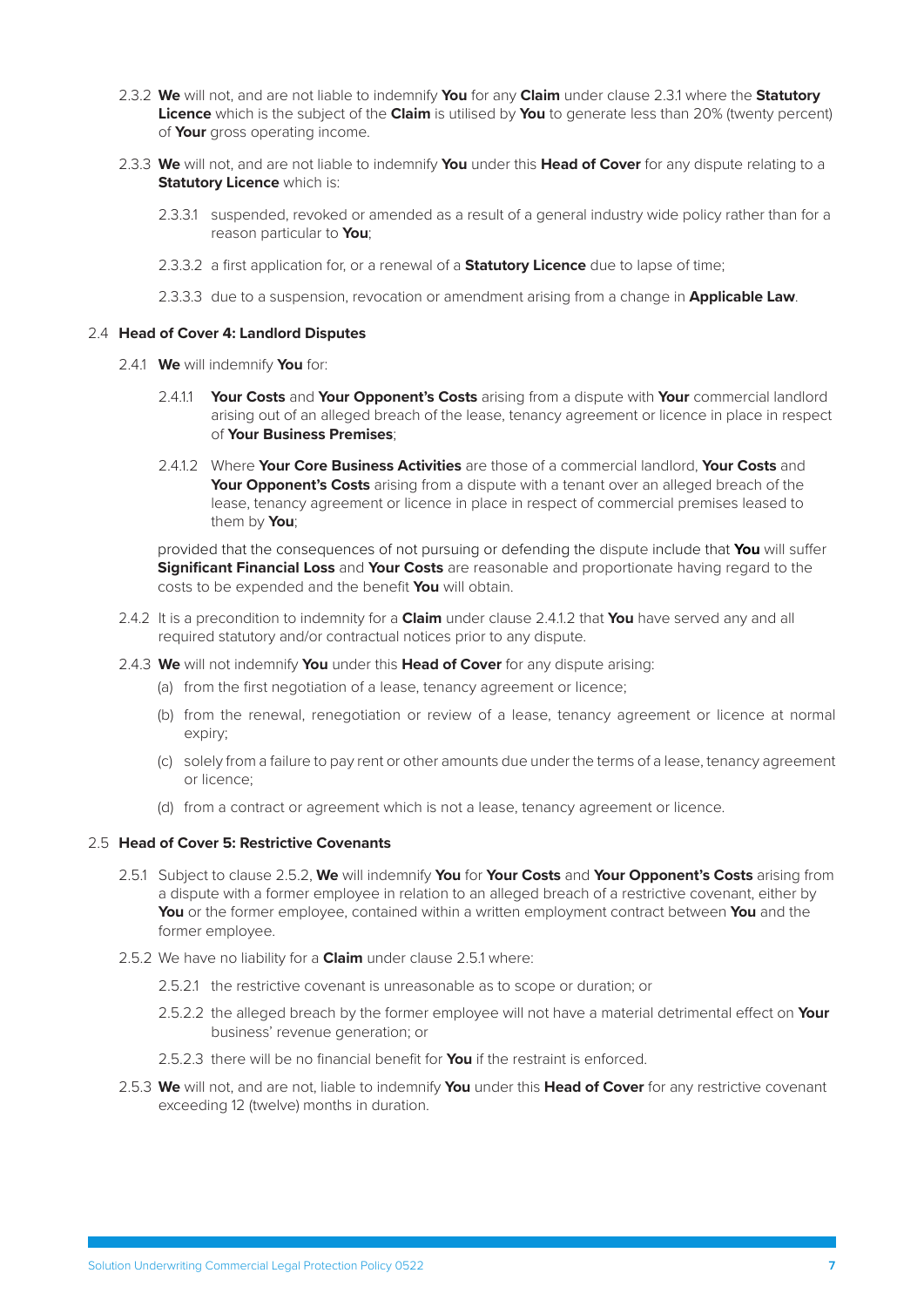## <span id="page-9-0"></span>2.6 **Head of Cover 6: Third Party Damage to Good or Premises**

- 2.6.1 **We** will indemnify **You** for **Your Costs** and **Your Opponent's Costs** of pursuing a third party who has by their own act or omission caused **You** uninsured losses by causing physical damage to **Your Business Premises**, or goods, machinery or other property located at **Your Business Premises**.
- 2.6.2 **We** will not, and are not, liable to indemnify **You** under this **Head of Cover** for any damage:

2.6.2.1 caused by **You** or **Your** employees;

- 2.6.2.2 to goods not at **Your Business Premises**, unless the goods are under **Your** direct care and control;
- <span id="page-9-2"></span><span id="page-9-1"></span>2.6.2.3 to a motor vehicle, except where stationary and located at **Your Business Premises**.

#### 2.7 **Head of Cover 7: Debt Recovery**

- 2.7.1 **We** will indemnify **You** for **Your Costs** arising from a dispute with an **Opponent** where **You** are owed payment under an invoice which has not been settled despite the payment terms having expired.
- 2.7.2 Any **Claim** in relation to clause [2.7.1](#page-9-2) shall be subject to **You** following the process below:

Stage 1:

- 2.7.2.1 **You** must log on to [www.solutionunderwriting.com.au](http://www.solutionunderwriting.com.au) and complete the template letter with the applicable details and send this letter to the debtor.
- 2.7.2.2 If on expiry of the fourteen (14) calendar days allowed to pay as specified in the template letter **You** have not received payment, **You** must move to Stage 2.

Stage 2:

- 2.7.2.3 **You** must provide full details of the amount due to the **Debt Recovery Professional** via the following email address: legalexpenses@proclaim.com.au
- 2.7.2.4 The **Debt Recovery Professional** will then communicate a letter on **Your** behalf advising the debtor that if they do not pay in seven (7) calendar days court proceedings will be issued.
- 2.7.2.5 If payment is still not forthcoming, the recovery will become a **Claim** under clause [2.1](#page-6-3) Head of Cover 1: Contractual Disputes, and the **Debt Recovery Professional** will issue court proceedings on **Your** behalf to seek recovery of the amount due.
- 2.7.3 **We** will not, and are not, liable to indemnify **You** under this **Head of Cover** for any dispute in relation to a debt sum of less than \$2,500 (two thousand five hundred Australian dollars) for the services under the heading "Stage 2" in clause 2.7.2.4 or for the services specified in clause 2.7.2.5 where the debt sum is less than \$5,000 (five thousand Australian dollars).

# **3. GENERAL EXCLUSIONS APPLICABLE TO ALL HEADS OF COVER**

- 3.1 Cover is excluded under this **Policy** in respect of any **Claim**:
	- 3.1.1 arising from outside of the territory of the Commonwealth of Australia;
	- 3.1.2 arising from an appeal, unless it is more probable than not that **You** will on appeal obtain a more favourable outcome than the judgement or decision appealed;
	- 3.1.3 arising from a dispute between **You**, **Us**, the **Coverholder** and/or **Claims Manager**;
	- 3.1.4 arising from a dispute between **You** and any holding, subsidiary or associated corporation (including franchisor/franchisees) or any trust operated by **You**;
	- 3.1.5 where **You** have in place other insurance which indemnifies **You** for the same **Claim**, or where **You** are required by **Applicable Law** to have such a policy, whether one is in place or not;
	- 3.1.6 in respect of a dispute where **You** are insured under another insurance policy for the liability that is the subject of the dispute;
	- 3.1.7 where **We** have suffered prejudice due to **Your** deliberate, intentional or reckless failure to take all reasonable steps to avoid a **Claim** or dispute arising;
	- 3.1.8 where **You** have acted with any criminal intent or have otherwise recklessly or through omission committed criminal act(s);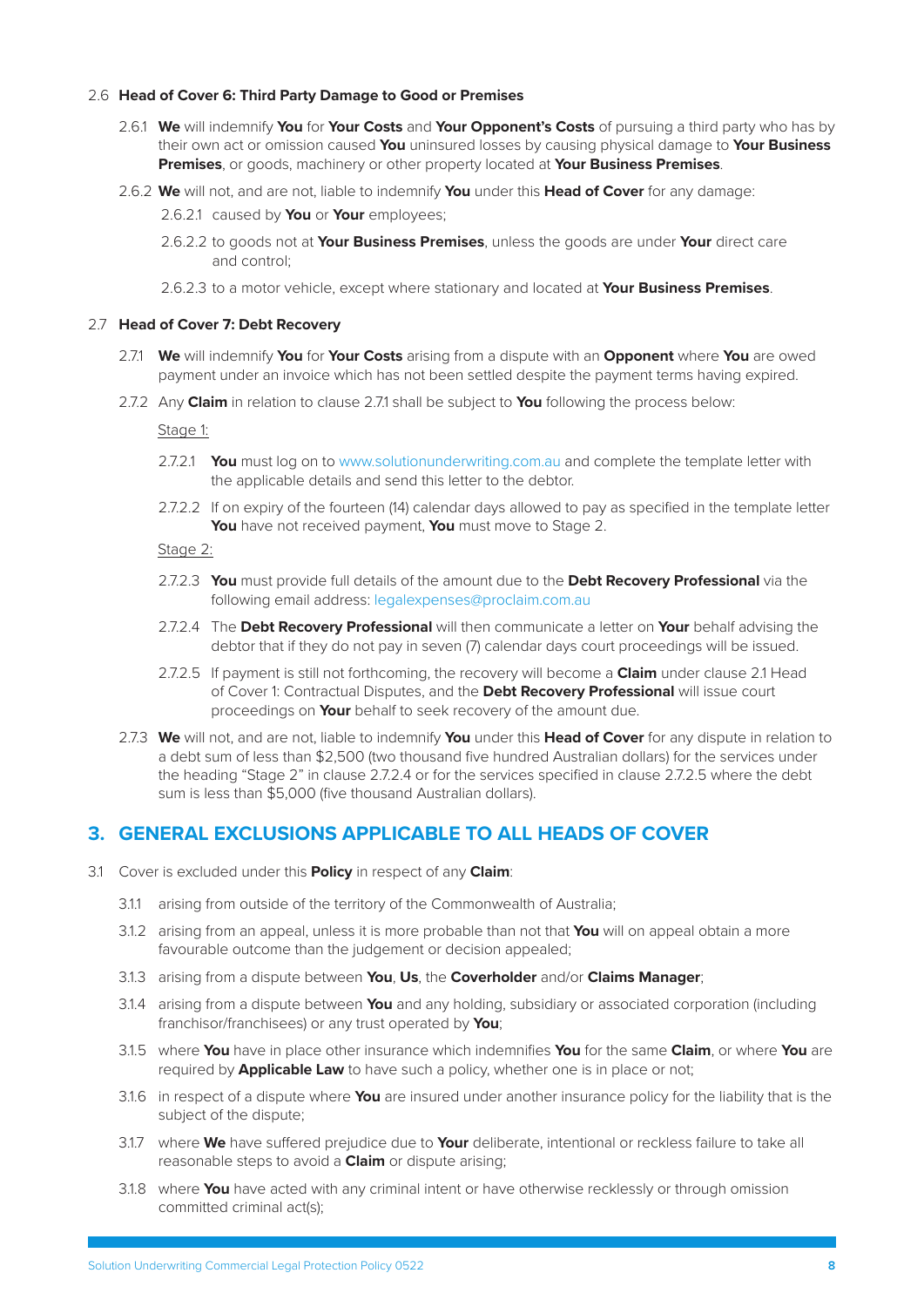- <span id="page-10-0"></span>3.1.9 where **You** have breached a term of this **Policy** in relation to that **Claim**, subject to section 54 of *Insurance Contracts Act 1984* (Cth);
- 3.1.10 arising from the following:
	- 3.1.10.1 **Construction Services**, subject to the terms in clause 2.1 of the Head of Cover 1: Contractual Disputes;
	- 3.1.10.2 franchise agreements;
	- 3.1.10.3 planning laws or regulations;
	- 3.1.10.4 intellectual property of any kind, including but not limited to patents, copyrights, trademarks, passing off, registered designs and similar (unless directly related to a **Claim** under clause 2.5 Head of Cover 5: Restrictive Covenants;
	- 3.1.10.5 a warranty or guarantee;
	- 3.1.10.6 subsidence, land heave, land slip, mining or quarrying;
	- 3.1.10.7 allegations of defamation of any kind or malicious falsehood;
	- 3.1.10.8 judicial review;
	- 3.1.10.9 worker's compensation.
- 3.1.11 for costs incurred by **You** after **You** fail to accept the advice of the **Appointed Professional** to settle a **Claim**.
- 3.2 Notwithstanding any other provision, clause or term of this **Policy** and/or any endorsement thereof to the contrary, this **Policy** excludes and does not insure any **Claim**, loss, liability, damage, cost, fine, penalty, expense or other sum of any kind whatsoever **Relating To**, whether directly or indirectly and/or regardless of any other cause or event contributing concurrently or in any other sequence thereto, a **Communicable Disease** and/or any fear or threat (whether actual or perceived) thereof or action taken in response to a **Communicable Disease**.
- 3.3 **We** are not liable for any fines, damages, compensation, taxes, penalties or interest which **You** are ordered to or agree to pay.

# **4. CLAIMS CONDITIONS**

- 4.1 In the event of:
	- 4.1.1 a **Claim** arising under this **Policy**; or
	- 4.1.2 the receipt by **You** of notice from any **Person** of facts or circumstances that may give rise to a dispute; or
	- 4.1.3 any cause, event, dispute or circumstance which may give rise to a **Claim**,

**You** must, as soon as practicable, give written notice to the **Claims Manager** to the following address: [legalexpenses@proclaim.com.au](mailto:legalexpenses@proclaim.com.au) with a courtesy email to [solution@solutionunderwriting.com.au](mailto:solution@solutionunderwriting.com.au). Any delay in reporting the above by **You** may prejudice **Your** position under this **Policy**.

- 4.2 It is a condition to indemnity being provided under this **Policy** that **You** receive formal written confirmation from the **Claims Manager** that **Your Claim** is covered before **You** start incurring **Your Costs** or **Opponent's Costs**. Any costs incurred by **You** before the **Claim** has formally been accepted by the **Claims Manager** are not covered under this **Policy**.
- 4.3 **Claims** Made and Notified
	- 4.3.1 This is a "claims made" **Policy**, which means that **You** shall only be indemnified for **Claims** where:
		- 4.3.1.1 **You** first become aware of cause, event, dispute or circumstance giving rise to the **Claim**  during the **Policy Period**; and
		- 4.3.1.2 **You** first notify the **Claim** to the **Claims Manager** during the **Policy Period**.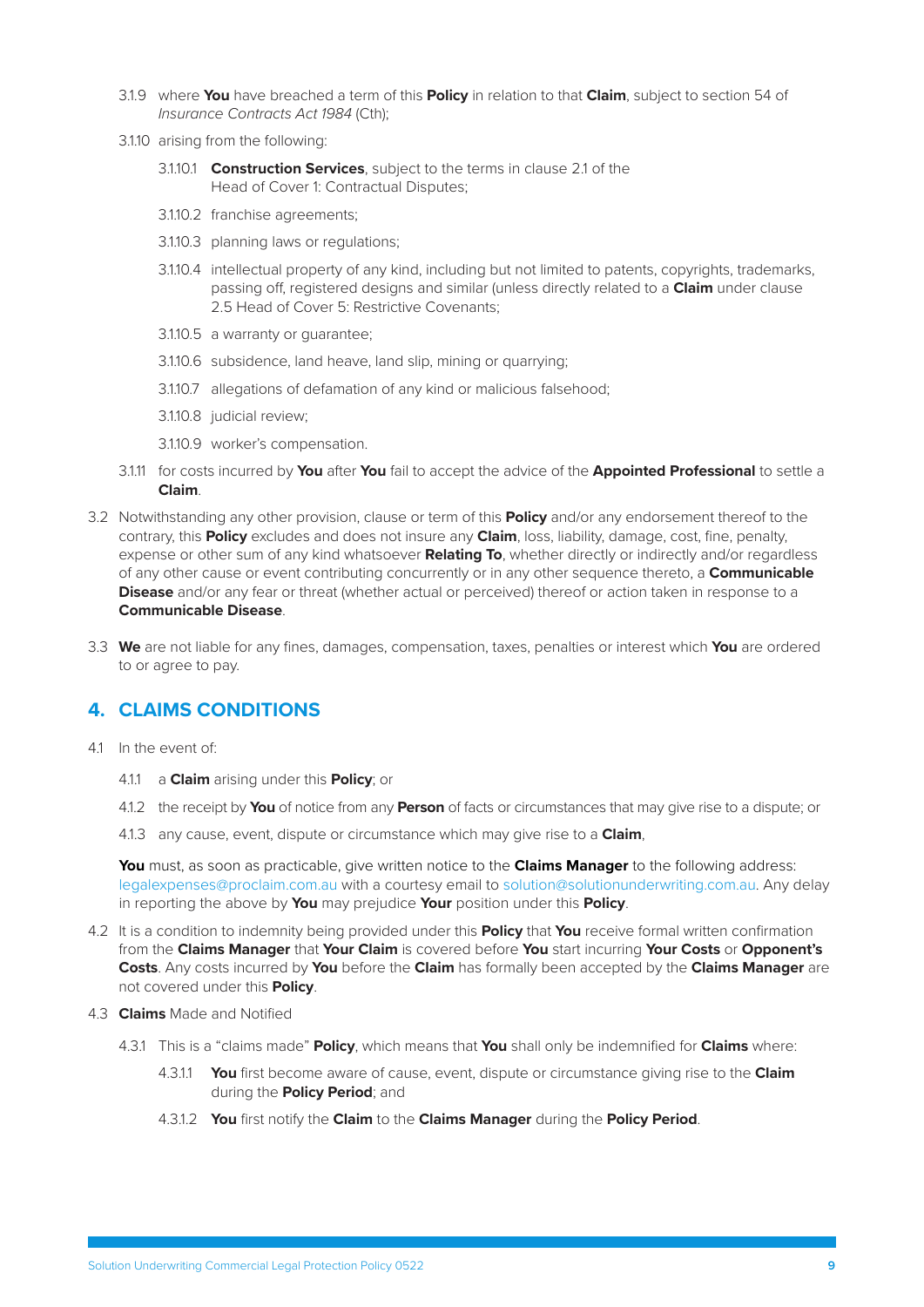- <span id="page-11-0"></span>4.4 Upon accepting the **Claim**, the **Claims Manager** will engage an **Appointed Professional** on **Your** behalf and will appoint any further professionals (for example legal counsel) as necessary and appropriate throughout the course of the **Claim**.
- 4.5 **You** must authorise and instruct the **Appointed Professional** to comply fully with the instructions and directions of the **Claims Manager** at all times throughout the duration of the **Claim**.
- 4.6 **You** must comply promptly with all requests for information or other forms of assistance made by either the **Claims Manager** or **Appointed Professional** which is in **Your** power to provide in connection with the investigation, defence or settlement of any **Claim** or investigation of any circumstances which may give rise to a **Claim** in respect of which indemnity is sought under this **Policy** including attending hearings and trials, securing and giving evidence, obtaining the attendance of witnesses, assisting in effecting settlements and in conducting litigation, arbitration or other proceedings.
- 4.7 **You** must where possible take all reasonable and necessary steps to recover any costs paid by **Us** and recoverable by **You** from other **Persons** and have these costs paid directly to **Us**.
- 4.8 **You** must advise the **Claims Manager** in writing immediately if **You** receive an offer to settle or compromise a **Claim** and must not admit liability for, settle or make or promise any payment in respect of any **Claim**, circumstance or event which is likely to be the subject of indemnity under this **Policy** without the prior written approval of the **Claims Manager**.
- 4.9 **We** shall be entitled, if **We** so desire, to take over and conduct in **Your** name the defence or settlement of any **Claim**, or to prosecute in **Your** name for **Our** benefit and at **Our** expense, any **Claim**.

# **5. REQUIREMENT FOR REASONABLE PROSPECTS OF SUCCESS**

- 5.1 **We** will not, and are not liable to indemnify **You** for **Claims** under this **Policy**, unless:
	- 5.1.1 the action taken by **You** in pursuing or defending the **Claim** is reasonable and proportionate with regard to the costs to be expended and the benefit **You** will obtain, and there must not be a more appropriate manner in which to protect **Your** interests; and
	- 5.1.2 the dispute has **Reasonable Prospects;** and
	- 5.1.3 it is more likely than not that **Your** version of events relevant to the dispute will be accepted by a **Court or Tribunal**.
- 5.2 Having **Reasonable Prospects** is an ongoing requirement for **Our** liability for a **Claim** and if during a dispute or where a **Claim** no longer has **Reasonable Prospects, We** will not, and shall not be liable to indemnify **You** under the **Heads of Cover** for costs where there are no **Reasonable Prospects**. If **You** choose to continue the defence or pursuit of a dispute or case where there are no **Reasonable Prospects** all costs and expenses incurred by **You** are at **Your** own cost, but should **You** ultimately achieve a **Positive Outcome We**  will reimburse **You** for any costs or disbursements **You** fail to recover from **Your Opponent**.
- 5.3 The **Claims Manager** will provide **You** with written reasons if it decides that the **Claim** does not have **Reasonable Prospects**. If **You** disagree with the **Claims Manager** over whether a **Claim** has **Reasonable Prospects** or not, **You** can either:
	- 5.3.1 at **Your** own expense seek an opinion from another legal practitioner from a selection of 3 legal practitioners nominated by the **Claims Manager**. If this opinion is contrary to the **Claims Manager's** view, **We** will reimburse **You** for the cost of the opinion (subject to **Policy Limits**) and **Your Claim** shall be covered from that point subject to the terms and conditions of this **Policy** and that legal practitioner will be the **Appointed Professional** who will continue to act for **You;** or
	- 5.3.2 access **Our** complaints process outlined in this document.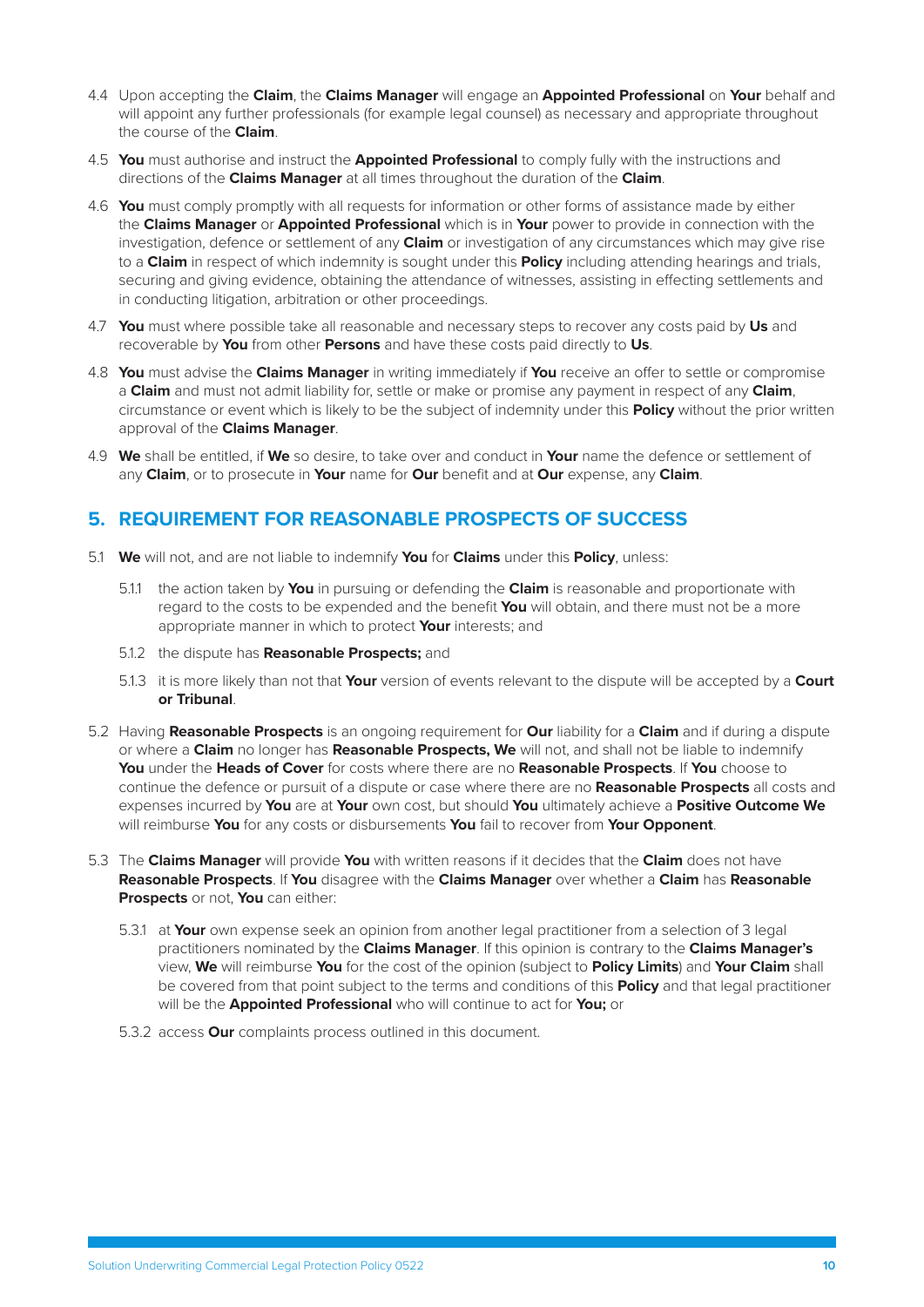# <span id="page-12-0"></span>**6. MISREPRESENTATION AND NON-DISCLOSURE**

#### 6.1 If **You:**

- 6.1.1 fail to disclose any matter which **You** are under a duty to disclose by **Applicable Law** to **Us**; or
- 6.1.2 make a misrepresentation to **Us** prior to the inception date of this **Policy**,

to the extent such actions or inactions are:

- 6.1.2.1 fraudulent, without prejudice to the other rights **We** may have, however arising, under this **Policy**, **We** shall have the right to avoid this **Policy**;
- 6.1.2.2 non-fraudulent, if **We** would have entered into this **Policy** on different terms (including, but not limited to, the premium payable) having been aware of such actions or inactions, **Our** liability in respect of any **Claim** shall be reduced to what it would have been had the concealment, misrepresentation or non-disclosure not taken place.

# **7. FRAUD AND DISHONEST CONDUCT**

If any **Claim** is in any respect fraudulent or if any fraudulent means or devices is used by **You** or anyone acting on **Your** behalf to obtain any benefit under this **Policy**, or if any destruction or damage is occasioned by **Your** wilful act or with **Your** connivance, **We**, without prejudice to any other right(s) **We** might have under this **Policy**, shall, subject to the provisions of the *Insurance Contracts Act 1984* (Cth), be entitled to refuse to pay such **Claim**.

# **8. CANCELLATION RIGHTS**

- 8.1 We may cancel this **Policy** in accordance with Sections 59 and 60 of the *Insurance Contracts Act 1984 (*Cth) by giving the appropriate notice to **You**.
- 8.2 This **Policy** may be cancelled by **You** giving written notice to **Us** at any time.
- 8.3 Upon cancellation of the **Policy** by **You** a refund of premium will be allowed, pro-rata for the unexpired portion of the **Policy Period** less an administration fee equal to 10% (ten percent) of the total premium and less any taxes and duties paid for the **Policy** that **We** cannot recover. There will be no pro-rata refund of premium if there has been any notification of a circumstance or **Claim**.
- 8.4 It is a condition of this **Policy** that You pay the premium **We** charge **You** and **We** may take steps to cancel the **Policy** for non-payment of the premium.

# **9. INSOLVENCY**

If at any point during the **Policy Period** or duration of a **Claim You** file for bankruptcy; file a winding up petition; go into liquidation or voluntary administration; enter into any arrangement with creditors; or have a receiver or controller appointed (each an "Insolvency Act"), **We** will not, and shall not, be liable under the **Heads of Cover** after an Insolvency Act.

# **10. TERRORISM / WAR / CONTAMINATION EXCLUSION**

- 10.1 This **Policy** excludes cover for losses as a result of terrorism.
- 10.2 In the event that damage to property occurs and the cause of the damage is declared a terrorist incident by the responsible Government Minister, then **You** may be afforded protection within the limits of indemnity of this **Policy** by virtue of the *Terrorism Insurance Act 2003*. The operation of this Act may also serve to reduce the settlement of your loss to a percentage of the otherwise recoverable loss. In the event that the settlement is reduced then this will be at the direction of the Government Minister.
- 10.3 A more detailed explanation of the operation of the *Terrorism Insurance Act 2003* (Cth) can be obtained at [www.arpc.gov.au.](http://www.arpc.gov.au/)
- 10.4 This **Policy** excludes loss, destruction, damage, cost or expense of any nature directly or indirectly caused by, resulting from or in connection with any of the following regardless of any other cause or event contributing concurrently or in other sequence to the loss: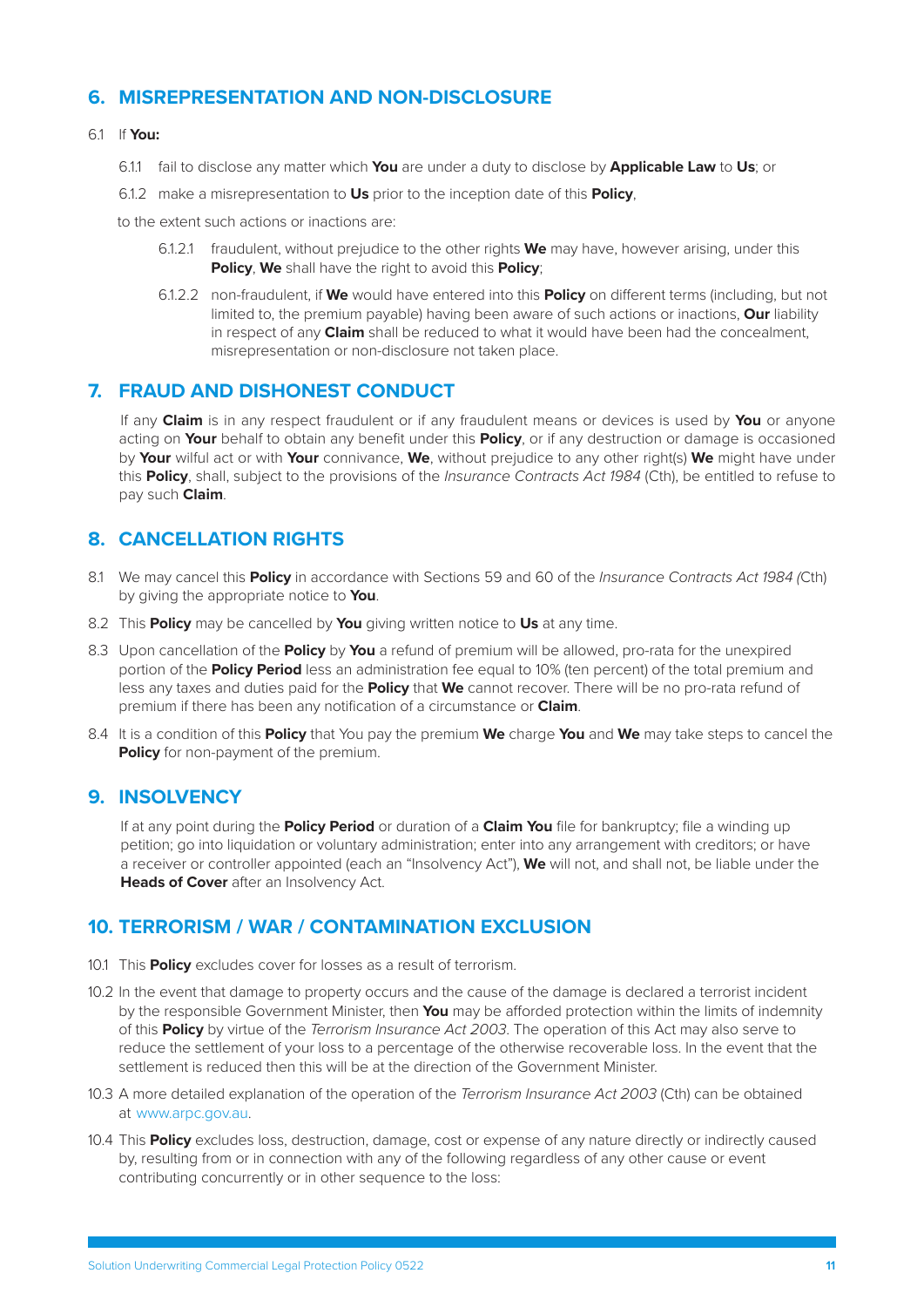- <span id="page-13-1"></span><span id="page-13-0"></span>10.4.1 war, invasion, act of foreign enemy, hostilities (whether war be declared or not), civil war, conspiracy, rebellion, revolution, insurrection, mutiny, military or usurped power; or
- <span id="page-13-2"></span>10.4.2confiscation or nationalisation, or requisition or destruction of or damage to property by or under the order of any government (whether lawfully constituted or otherwise) or public or local authority.
- 10.5 Furthermore any loss, destruction or damage, cost or expense of any nature directly or indirectly caused by, resulting from or in connection with any action taken in controlling, preventing, suppressing or in any way relating to clause [10.4.1](#page-13-1) or clause [10.4.2](#page-13-2) is also excluded from this **Policy**.

# **11. ELECTRONIC DATA EXCLUSION**

11.1 Notwithstanding any provision to the contrary within this **Policy** or any endorsement thereto, it is understood and agreed that this **Policy** does not insure loss, damage, destruction, distortion, erasure, corruption or alteration of **Electronic Data** from any cause whatsoever (including but not limited to **Computer Virus**) or loss of use, reduction in functionality, cost, expense of whatsoever nature resulting therefrom, regardless of any other cause or event contributing concurrently or in any sequence to the loss.

# **12. STRIKES, RIOTS OR CIVIL COMMOTION EXCLUSION**

12.1 Notwithstanding anything contained herein to the contrary, **We** are not liable for any loss, damage, liability, expense, fines or penalties or any other amount directly or indirectly caused by or arising from riot, civil commotion, strikers, locked out workers, or persons in labour disturbances.

# **13. BIOLOGICAL OR CHEMICAL MATERIALS EXCLUSION**

13.1 It is agreed that this **Insurance** excludes loss, damage, cost or expense of whatsoever nature directly or indirectly caused by, resulting from or in connection with the actual or threatened malicious use of pathogenic or poisonous biological or chemical materials regardless of any other cause or event contributing concurrently or in any other sequence thereto.

# **14. CYBER RISKS EXCLUSION**

14.1 This **Policy** does not cover **Your Costs** and **Your Opponent's Costs** for, incurred as a result of, or arising out of a **Cyber Act** or **Cyber Incident**.

# 14.2 Definitions

- 14.2.1 **Computer System** means any computer, hardware, software, communications system, electronic device (including, but not limited to, smart phone, laptop, tablet, wearable device), server, cloud or microcontroller including any similar system or any configuration of the aforementioned and including any associated input, output, data storage device, networking equipment or back up facility, owned or operated by the **Insured** or any other party.
- 14.2.2**Cyber Act** means an unauthorised, malicious or criminal act or series of related unauthorised, malicious or criminal acts, regardless of time and place, or the threat or hoax thereof involving access to, processing of, use of or operation of any **Computer System**.

## 14.2.3**Cyber Incident** means:

- (a) any error or omission or series of related errors or omissions involving access to, processing of, use of or operation of any **Computer System**; or
- (b) any partial or total unavailability or failure or series of related partial or total unavailability or failures to access, process, use or operate any **Computer System**.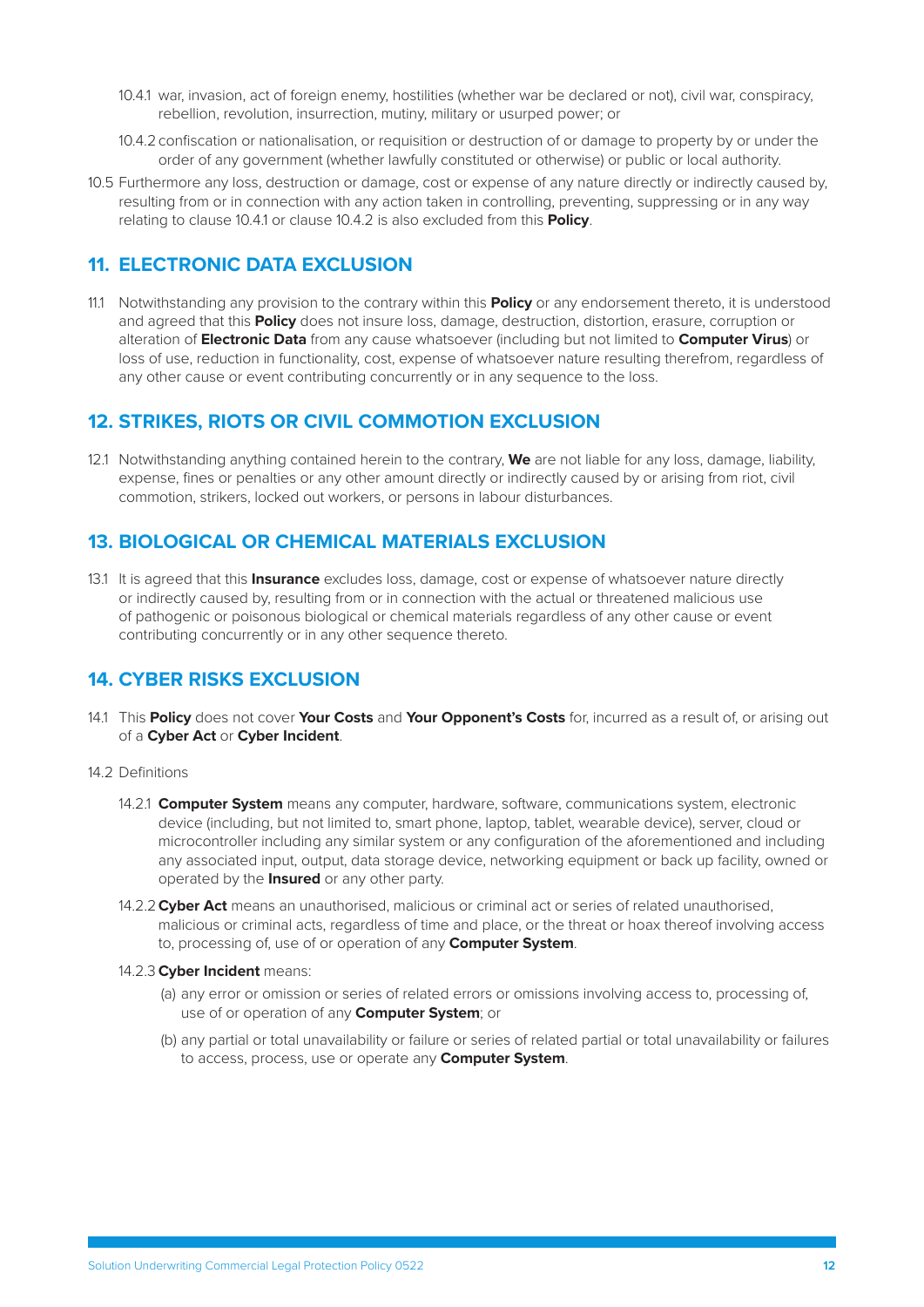# **15. GENERAL CONDITIONS**

## 15.1 **Confidentiality**

**You** will not, without **Our** prior written consent, disclose the existence of this **Policy** to any person or party outside **Your** organisation except insofar as is required in order to comply with the terms of this **Policy** or by **Applicable Law**.

#### 15.2 **Subrogation**

In the event of any payment under this **Policy**, **We** will be subrogated to the extent of such payment to all **Your** rights of recovery. In such case **You** will execute all documents required and will do everything necessary to secure and preserve such rights including the executions of such documents necessary to enable **Us** effectively to bring suit in **Your** name.

15.3 How Goods and Services Tax (**GST**) Affects **Claim** Payments

- 15.3.1 Where **We** make a payment under this **Policy** for the acquisition of goods, services or other supply, **We** will reduce the amount of the payment by the amount of any input tax credit that **You** are, or will be, or would have been entitled to under *A New Tax System (Goods and Services Tax) Act 1999* (Cth), in relation to that acquisition, whether or not that acquisition is actually made.
- 15.3.2Where **We** make a payment under this **Policy** as compensation instead of payment for the acquisition of goods, services or other supply, **We** will reduce the amount of the payment by the amount of any input tax credit that **You** would have been entitled to under *A New Tax System (Goods and Services Tax) Act 1999* (Cth) had the payment been applied to acquire such goods, services or other supply.

#### 15.4 **Sanction Limitation and Exclusion**

**We** shall not be deemed to provide cover and **We** shall not be liable to pay any **Claim** or provide any benefit hereunder to the extent that the provision of such cover, payment of such **Claim** or provision of such benefit would expose **Us** to any sanction, prohibition or restriction under United Nations resolutions or the trade or economic sanctions, laws or regulations of the European Union, United Kingdom, Australia or United States of America.

## 15.5 **Amendments**

Any amendment of a clause, condition, term or provision of this **Policy** must be set out in writing and agreed by **You** and **Us**.

## 15.6 **Third Party Beneficiary Rights**

**We** and **You** do not intend to create in any other person the status of a third-party beneficiary, and this **Policy**  will not be construed so as to create such status.

#### 15.7 **Assignment**

The provisions of this **Policy** shall inure to the benefit of and be binding upon **You** and neither this **Policy** nor any right, authority or obligation arising under it may be assigned, transferred or otherwise disposed of, in whole or in part, by **You** without **Our** prior written consent.

#### 15.8 **Notices**

Any notice, including notice of termination or breach of this **Policy** or any statutory notice or any notice relating to **Applicable Law** required or permitted to be given to **Us** shall be in writing and shall be delivered personally or sent by first class post pre-paid recorded delivery (and air-mail if overseas) or provided by email and addressed as follows:

Solution Underwriting Agency Pty Ltd Level 5, 289 Flinders Lane Melbourne VIC 3000 Email: [solution@solutionunderwriting.com.au](mailto:solution@solutionunderwriting.com.au)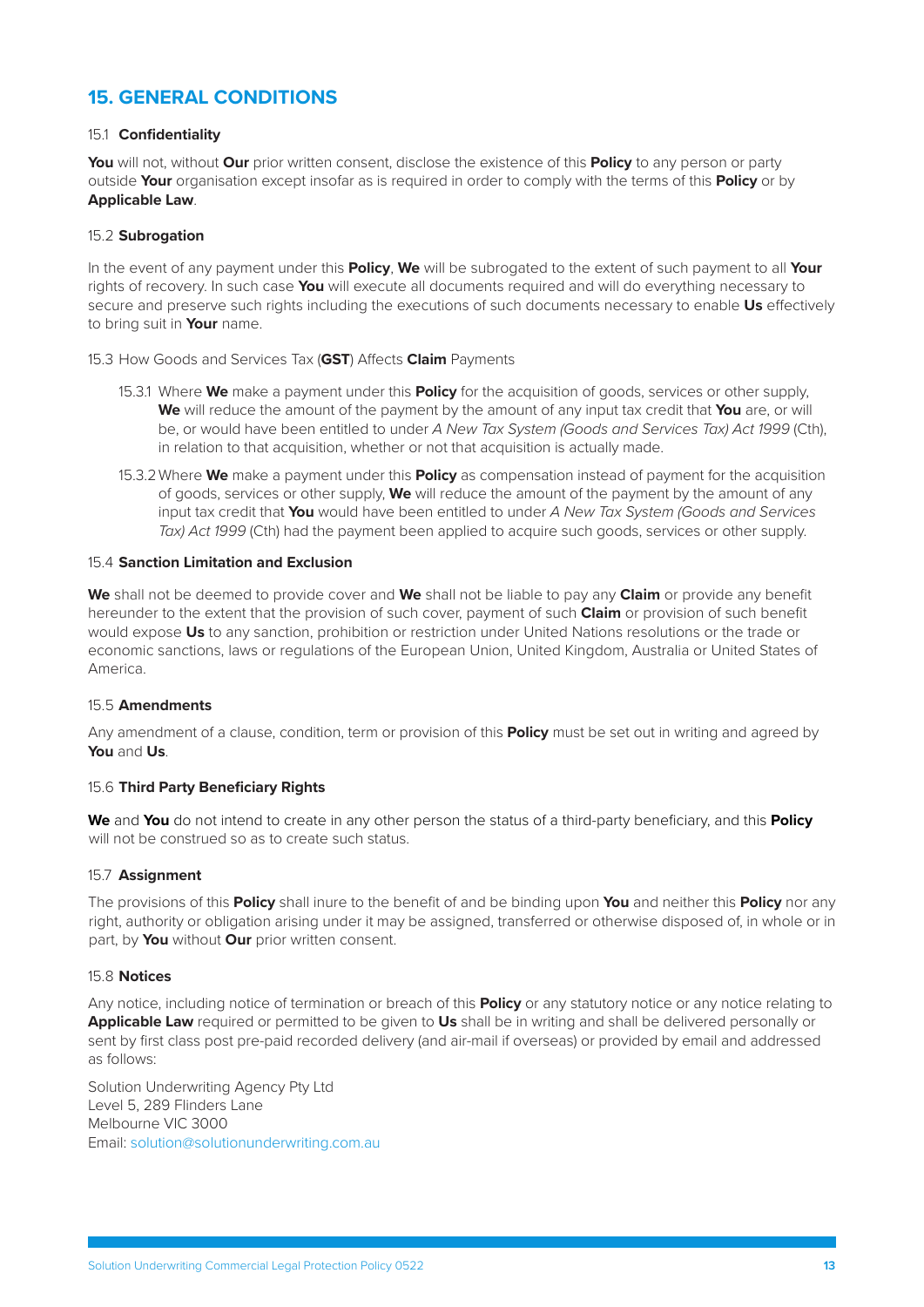# 15.9 **Waiver**

No provision of this **Policy** shall be deemed waived by a course of conduct. Any waiver must be in writing signed by **Us** and **You** and stating specifically that it was intended to modify a right or provision under the **Policy**. No waiver of any provision of this **Policy** shall constitute a waiver of any other provision, nor shall any waiver constitute a continuing waiver.

#### 15.10 **Severability**

If any provision of this **Policy** is, for any reason, held to be invalid, prohibited, or otherwise unenforceable, the other provisions of this **Policy** shall remain enforceable and the invalid or unenforceable provision shall be deemed modified so that they are valid and enforceable to the maximum extent permitted by **Applicable Law**.

#### 15.11 **Governing Law and Jurisdiction**

- 15.11.1 This **Policy** and the **Schedule** will be interpreted in accordance with the law of the Commonwealth of Australia. This **Policy** and the **Schedule** shall be read together as the contractof insurance and any word or expression to which a specific meaning has been given in any part of this **Policy** or the **Schedule** shall bear such specific meaning wherever it may appear.
- 15.11.2In the event of a dispute arising under this **Policy**, **We**, at the request of **You**, will submit to the jurisdiction of any competent **Court** in the Commonwealth of Australia. Such dispute shall be determined in accordance with the law and practice applicable in such **Court**.